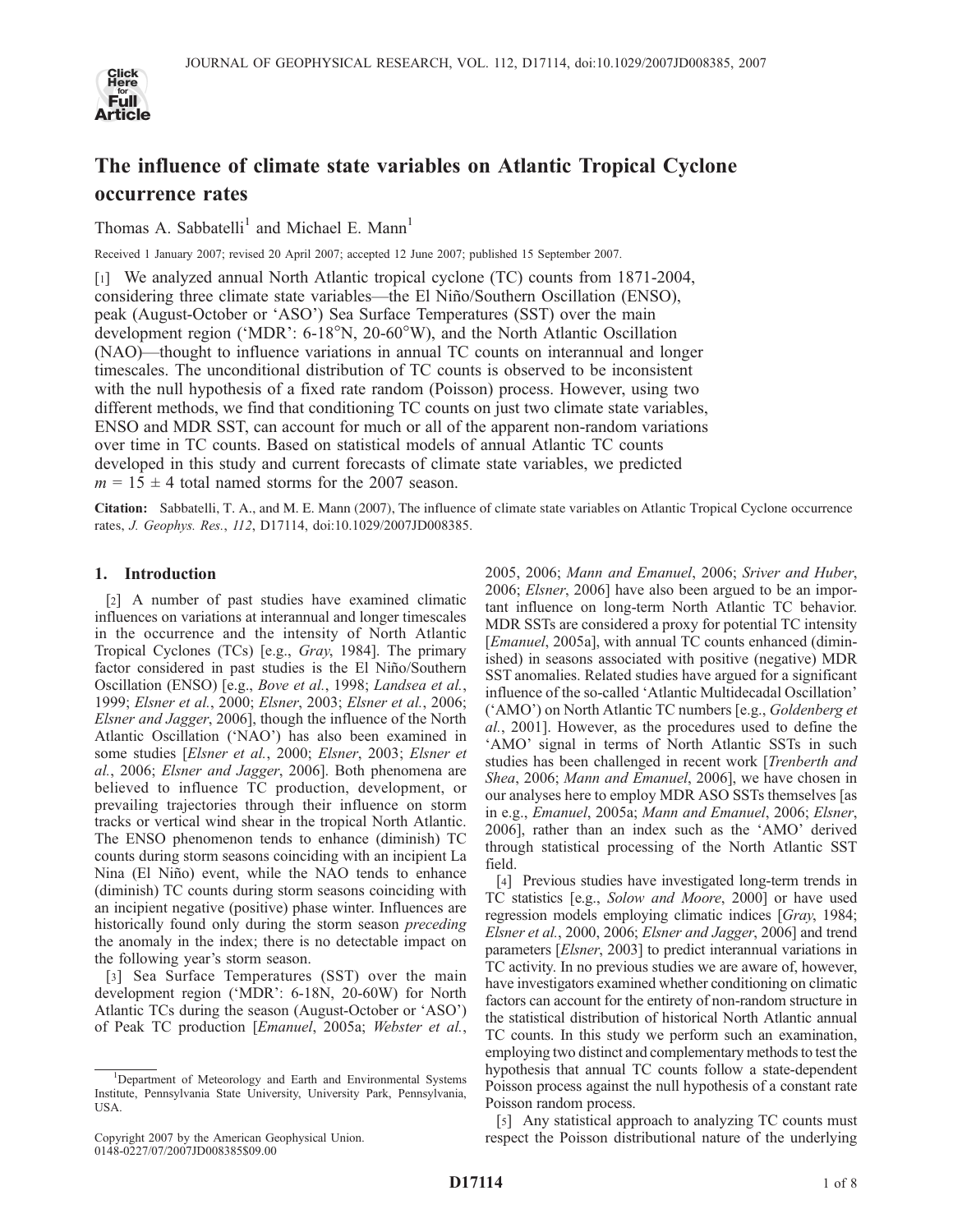process (that is, that TC counts are characterized by a point process with a low occurrence rate). Our first approach employs Poisson regression [see e.g., *Elsner et al.*, 2000, 2001; Elsner, 2003; Elsner and Jagger, 2006], a variant on linear regression which is appropriate for modeling a conditional Poisson process in which the expected occurrence rate co-varies with some set of state variables (e.g., indices of ENSO, the NAO, and MDR SST). The second approach categorizes the data with respect to the climate state variables using a binary classification scheme, testing both for the statistical significance of differences in occurrence rates between the resulting data subgroups, and examining the resulting subgroup distributions for consistency with a Poisson random process. The two methods are complementary in that the latter method avoids the restrictive linearity assumptions implicit in regression, while the former method accounts for continuous variations in expected TC occurrence rates as a function of the underlying state variables (e.g., distinguishing between the impacts of strong vs. weak El Nino events).

# 2. Data

[6] Our analysis employed four data sets including (1) historical annual North Atlantic TC counts, (2) the December-February (DJF) Niño3.4 SST ENSO index, (3) the December-March (DJFM) NAO index, and (4) Aug-Oct (ASO) seasonal SST means over the main development region ('MDR') of  $6^{\circ}$ –18°N,  $20^{\circ}$ –60°W. Our analysis was confined to the 135 year interval 1870-2004 over which all three primary data sets of interest were available. The more recent seasons of 2005 and 2006 for which preliminary data are available, are subsequently interpreted in the context of these analyses, while forecasts for the 2007 season are made based on projected values of the climate indices. Data are available at the supplementary website: http://www.meteo. psu.edu/~mann/TC\_JGR07.

[7] Historical estimates of the annual TC counts are available back to 1850 [Jarvinen et al., 1984]. The reliability of these data, particularly prior to the late 20th century in which satellite and aircraft reconnaissance are available, has been vigorously debated in recent studies [e.g., *Landsea*, 2005; Emanuel, 2005b]. Emanuel [2005b] nonetheless makes a credible argument for why long-term TC count data should be reliable, even if TC intensity estimates are not. As Emanuel [2005b] notes, prior to aircraft reconnaissance, ships crossing the Atlantic would not have been warned off from a developing or approaching storm, and were likely to encounter either the storm or evidence of its existence. Combined with other impacts on islands or coastal localities, the existence of an Atlantic tropical cyclone was therefore likely to have been known, even prior to aircraft reconnaissance.

[8] Various alternative indices of the El Nino/Southern Oscillation (ENSO) are available. We employed the boreal winter (DJF) Niño3.4 index (SST averaged over the region  $5^{\circ}$ S-5°N, 120°-170°W) favored by many investigators [e.g., Trenberth, 1997]. Use of alternative (e.g., Niño3) ENSO indices yielded similar conclusions. The Niño3.4 index was taken from the *Kaplan et al.* [1998] data set and updated with subsequent values available through NCEP. The boreal winter (DJFM) NAO index was taken from Jones et al. [1997], updated with more recent values from the University of East Anglia/CRU. For simplicity, the 'year' was defined to apply to the preceding storm season for both indices (e.g., the 1997/1998 El Nino and winter 1997/1998 NAO value were assigned the year 1997).

[9] The MDR SST index was taken from the HadISST2 observational SST data set [Rayner et al., 2003] and updated with more recent values from the UK Met Office. The data were averaged over the season most relevant to tropical cyclone formation (August-September-October, or 'ASO'). Estimated uncertainties in the observational SST data are relatively small back to 1870 for both the Nino3.4 and North Atlantic regions of interest in this study [see, e.g., Kaplan et al., 1998].

# 3. Methods

[10] As in previous studies [e.g., *Elsner et al.*, 2000], we assumed that annual TC counts  $n$  can be modeled as a (Poisson) point process, viz.

$$
P_i(n) = (1/n!) \mu^n \exp(-\mu) \tag{1}
$$

where the mean occurrence rate  $\mu$ , is the sole free parameter of the distribution, and in the unconditional case has a Maximum Likelihood value equal to the mean annual count. While the appropriate null hypothesis holds the rate parameter  $\mu$  to be constant over time, it is of interest to investigate the alternative hypothesis that  $\mu$  may vary with respect to some set of governing factors or 'state variables' [e.g., time—Solow and Moore, 2000; Elsner, 2003 and/or climate state indices e.g., Elsner, 2003; Elsner and Jagger, 2006].

[11] For the purposes of our study,  $\mu$  was conditioned on the three climate state variables discussed above (ENSO as measured by the DJF Niño3.4 index, NAO as measured by, the DJFM NAO index, and MDR SST as measured by the MDR ASO SST index). Two distinct statistical approaches were taken, as described below. We note that here is room for further development of the methods presented below. For example, one could extend the approaches used in the present study to account explicitly for the increased uncertainty in TC counts back in time, and in particular the impact of unreported events [e.g., as in Solow and Moore, 2000; Elsner and Jagger, 2006].

#### 3.1. Binary Classification Approach

[12] In this approach, each year is classified as belonging to one of two possible binary states (positive or negative) with respect to each state variable, depending on the sign of the anomaly in that variable (relative to the 1870-2004 mean). An alternative tertiary classification procedure was tested in which a third neutral category was introduced (defined by absolute anomalies within one standard deviation). The choice of binary vs. tertiary classification schemes represents a tradeoff between the level of discrimination (two vs. three states) and resulting sample sizes. While similar results were obtained using the tertiary categorizations scheme, we preferred the binary classification scheme due to the larger sizes of the data sub-samples. For similar reasons, only the two most significant (see section 4 for further discussion) of the three state variables, MDR SST and Niño3.4 were used.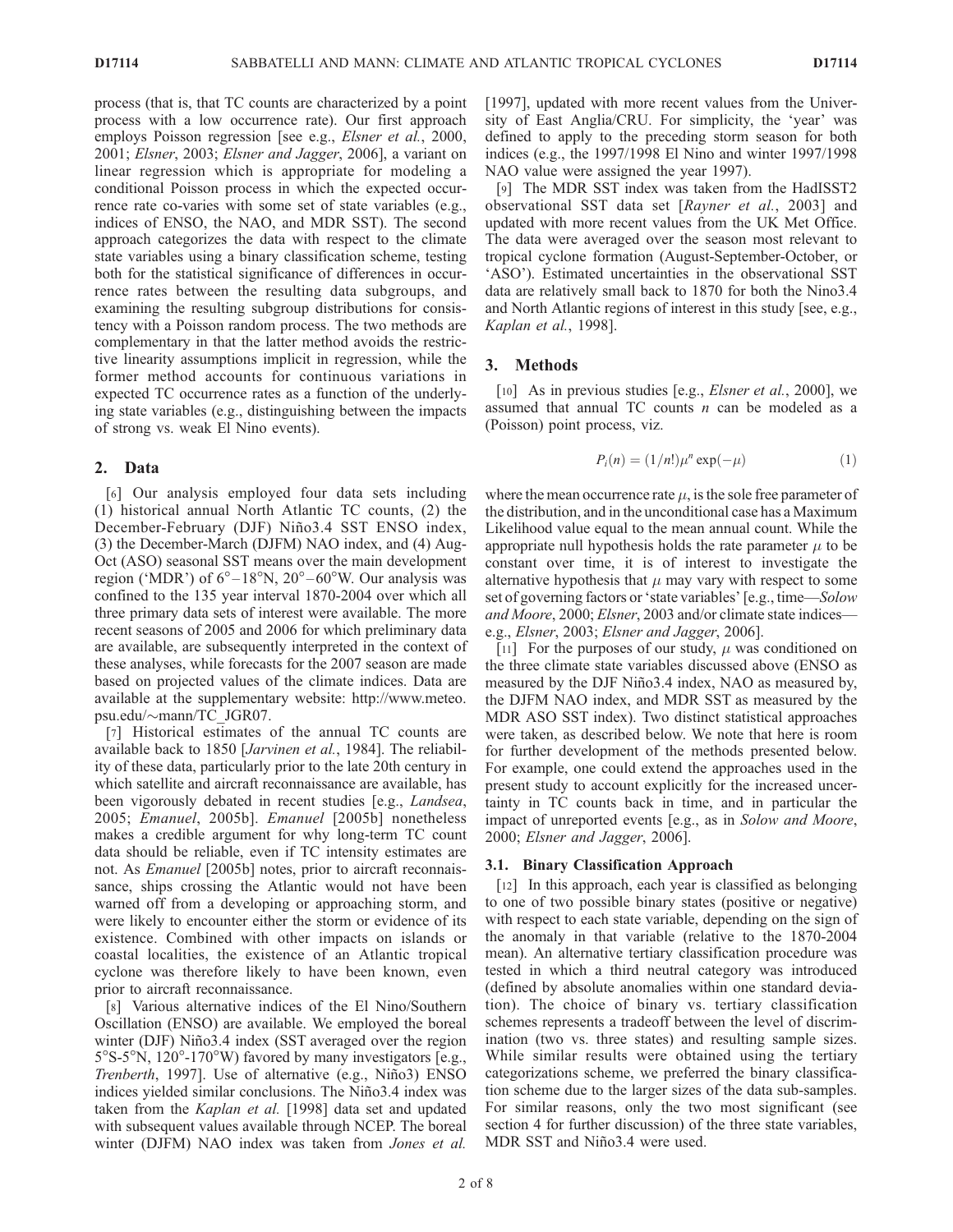[13] Using the binary classification scheme, we categorized years with respect to each of the two factors separately, and further, into three distinct sub-groupings, defined as (1) 'favorable': years in which both factors are favorable to TC production (positive MDR SST and negative Niño3.4 anomalies), (2) 'unfavorable': years in which both factors are unfavorable to TC production (negative MDR SST and positive Niño3.4 anomalies), and (3) 'neutral': years in which the two factors tend to offset in terms of their favorability to TC formation, i.e., anomalies in MDR SST and Niño3.4 that are of the same sign.

[14] We used a  $\chi^2$  test to evaluate the goodness-of-fit of a Poisson distribution for both the unconditional (i.e., all 135 years grouped together) and conditional (i.e., 'favorable, 'neutral', and 'unfavorable') data categorizations. We assumed  $\chi^2$  to have  $\nu = B - 2$  degrees of freedom, where  $B$  is the number of occupied bins, and 2 degrees of freedom are subtracted based on constraints provided from the data (normalization of the distribution, and estimation of the rate parameter  $\mu$ ). The bin bandwidth was chosen using the objective criterion cited by Wilks [2005],

$$
h \approx cIQR/N^{1/3} \tag{2}
$$

where  $N$  is the sample size,  $IQR$  is the inter-fourth quartile range of the data, and  $c = 2$  is taken for relatively skew distributions such as the Poisson.  $h$  was rounded to the nearest integer value.

[15] The t statistic was then used to evaluate the statistical significance of the differences in TC rate parameter estimates  $\mu_i$  between any two data sub-samples. The t statistic reduces to

$$
t = (\mu_1 - \mu_2) / (\mu_1 / \phi_1 + \mu_2 / \phi_2)^{1/2}
$$
 (3)

using the expression for the sample variance of a Poisson distribution,  $\sigma^2 = \mu$ , where  $\phi_1$  and  $\phi_2$  denote the degrees of freedom in the respective sub-samples, and the degrees of freedom in the t statistic is min( $\phi_1$ ,  $\phi_2$ ) -1. When only Niño3.4—which is serially uncorrelated—is used as a conditioning variable,  $\phi_1$  and  $\phi_2$  reduce to simply  $N_1$  and  $N_2$ , the nominal sizes of the respective sub-samples. However, significant serial correlation in the MDR SST series (the lag one autocorrelation coefficient  $\rho = 0.55$  yields a decorrelation timescale  $\tau = 1.67$  years) decreases the effective number of independent climate states sampled when conditioning on MDR SST as, e.g., two neighboring years are not statistically independent with respect to the enhanced likelihood of elevated TC counts. Reduced degrees of freedom  $(\phi)$  were therefore taken into account in estimating the statistical significance of  $t$  scores when conditioning fully or partly on the MDR SST series. In such cases, only events spaced more than two decorrelation timescales (i.e., 3 years) apart were considered to constitute statistically independent samples.

[16] Finally, we used a cross-validation procedure to evaluate the predictive skill in the binary conditional Poisson model approach. One could [see, e.g., Elsner and Jagger, 2006] leave each year out one at a time, forming conditional TC rate parameter estimates based on the remaining years and evaluating the skill of the resulting classifications applied to each choice of missing year. However, when serial correlation is present in the state variables, which as discussed above is the case here, the results of such a crossvalidation procedure are likely to give too liberal an estimate of skill. We therefore employed an alternative split calibration/validation procedure. Conditional TC rate parameter estimates were obtained using the first half (i.e., years 1870-1937) of the data, and subsequently used to categorize the subsequent TC count data based on the climate state variable anomalies (measured relative to the calibration period baseline) over the latter half (i.e., years 1943-2004). This procedure was then repeated with the role of the first and last half of the data sets reversed. The average of the mean squared error (MSE) between the predicted and observed TC count data obtained for both sub-intervals was used as an estimate of cross-validated MSE, which was compared to the MSE obtained over the full (1870-2004) model development interval.

#### 3.2. Poisson Regression

[17] Poisson regression is a variant on linear regression appropriate for data such as TC counts for which the null hypothesis of a Poisson distribution is appropriate [see Elsner et al., 2000, 2001; Elsner, 2003; Elsner and Jagger, 2006 for further discussion]. Given a count series Y with unconditional mean rate  $\mu$  believed to follow a statedependent Poisson distribution, Poisson regression estimates a generalized linear model for the conditional expected rate of occurrence  $\lambda = E(Y)$  as a function of a set of state variables  $X_1, X_2, \ldots, X_M$ , of the form,

$$
\log \lambda = \beta_0 + \beta_1 X_1 + \beta_2 X_2 + \ldots + \beta_M X_M \tag{4}
$$

or alternatively,

$$
\lambda = \exp[\beta_0 + \beta_1 X_1 + \beta_2 X_2 + \dots + \beta_M X_M]
$$
 (5)

where the residuals are assumed to be Poisson distributed.

[18] Unlike ordinary linear regression, a closed-form analytical solution to equation (5) is not possible. However, it is straightforward to numerically estimate maximum likelihood values for the regression parameters  $\beta_i$ , and thus obtain estimates for the conditional expected occurrence rates  $\lambda_i$ . The residual series  $\varepsilon_i = Y_i - \lambda_i + \mu$  can be analyzed for consistency with a Poisson distribution based on a  $\chi^2$ test, as described in section 3.1 above.

[19] Poisson regression was performed for various combinations of climate state variables as discussed in more detail in section 4. Cross-validation was performed using the split calibration/validation procedure discussed in section 3.1 wherein the regressions were performed alternatively using the first and last half of the full data set, with TC counts predicted and compared with observed counts over the remaining independent half of the data set. Quality of regression fit was measured by both the coefficient of determination  $R^2$  and mean square error (MSE).

## 4. Results

[20] Certain relationships between annual TC counts and the Niño3.4 and MDR SST time series are evident by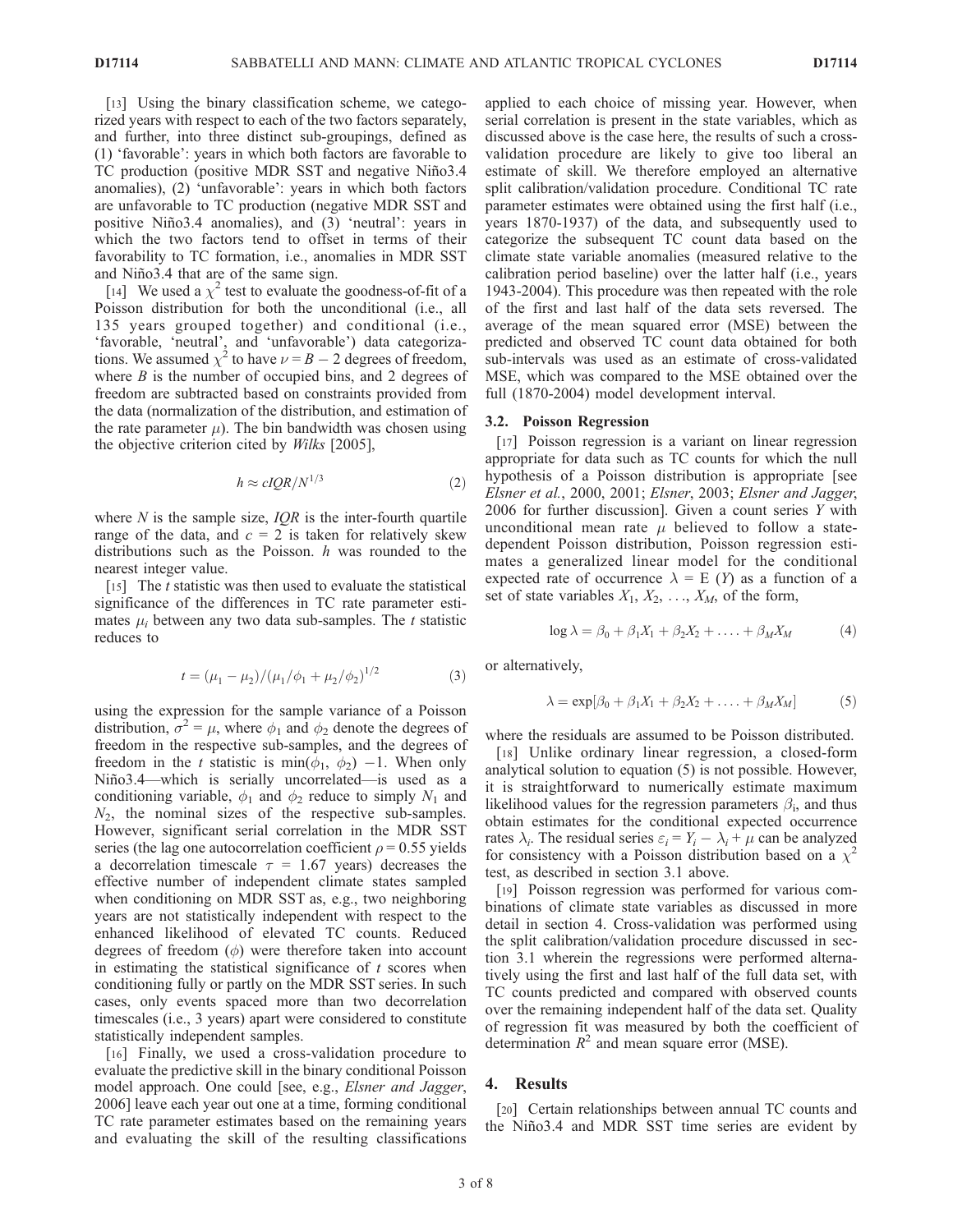

Figure 1. Time Series (1870-2004) of (a) annual Atlantic TC counts, (b) MDR ASO SST time series, (c) Nin˜o3.4 DJF SST index, and (d) NAO DJFM SLP index. Red (blue) indicates positive (negative) anomalies in TC counts and Hurricane-favorable (unfavorable) conditions in the three indices (MDR SST, Niño3.4 and NAO). Note that year convention applies to the 'D' in DJF and DJFM for both 'c' and 'd'.

inspection alone (Figure 1). The clear increase in TC counts subsequent to the 1920s, and the positive trend over roughly the past decade, closely coincide with corresponding tendencies for positive MDR SST anomalies. Anomalously low TC counts in certain years (e.g., 1982 and 1997) correspond to prominent El Niño years, and the low TC counts of the early 1990s correspond to general tendency for El Niño-like conditions. The NAO has a weaker, but nonetheless statistically significant impact on TC counts, with a tendency for elevation of counts during negative NAO years. The Pearson correlation coefficients between the TC counts and the three predictors ( $r = 0.48$  for MDR SST,  $r = -0.32$  for Niño3.4, and  $r = -0.25$ ) are statistically significant at the  $p < 0.0001$ ,  $p = 0.0001$ , and  $p = 0.003$ levels respectively for a two-sided hypothesis test, taking into account the serial correlation in each series. The extent to which these state variables can account for the nonrandom structure in long-term TC counts is investigated below using each of the two methods discussed in section 3.

#### 4.1. Binary Classification Approach

[21] We first note that the unconditional distribution of TC counts is highly inconsistent with the null hypothesis of a random Poisson process. Based on a  $\chi^2$  test (Table 1) we reject at the  $p \le 0.05$  level the null hypothesis of a Poisson process for the entire TC count record 1870-2004. By inspection (Figure 2, panel  $a$ ), it is clear that there is bimodality in the distribution which cannot be captured by the model of a constant mean Poisson process.

[22] Conditioning on ENSO influences (i.e., on Niño3.4) alone does not ameliorate this problem, as the conditional distributions for negative Niño3.4 values (i.e., 'La Nina'like behavior) is still observed (Table 1) to be inconsistent  $(p \leq 0.05)$  with a Poisson distribution. Conditioning on MDR SST provides significant improvement, though the  $p$ values ( $p = 0.79$  and  $p = 0.25$  for +MDR SST and –MDR SST respectively) average only just above the median ( $p =$ 0.5) level between acceptance and rejection of the null hypothesis. However, when TC counts are simultaneously conditioned on both Niño3.4 and MDR SST, we find that the null hypothesis can likely not be rejected. The resulting three separate distributions ('favorable', 'neutral', and 'unfavorable', as defined in section 3.1) are generally well captured by a Poisson distribution (Figure 2, panels b-d). While in one of the three cases ('favorable') the  $p$  value ( $p =$ 0.27) indicates a moderate 27% chance of falsely rejecting the null hypothesis, the  $\chi^2$  tests yield an average value  $p =$ 0.70 for the three cases, well above the median expected level for false rejection of the null hypothesis. The results of the analysis are therefore consistent with the hypothesis that the annual TC counts are produced by a state-dependent Poisson process, with the occurrence rate being dictated by two state variables (Niño3.4 and MDR SST).

[23] Having established the viability of a state-dependent Poisson random model for the observed TC count data, we

| Scenario (1870-2004)         | '/v  | $\mathcal{L}$ |       |
|------------------------------|------|---------------|-------|
| All Years                    | 2.09 |               | 0.027 |
| +MDR SST                     | 0.59 |               | 0.79  |
| $-MDR SST$                   | 1.32 |               | 0.25  |
| $+Nino3.4$                   | 1.02 |               | 0.42  |
| $-Nino3.4$                   | 2.29 |               | 0.025 |
| +MDR/-Nino ('Favorable')     | 1.27 | h             | 0.27  |
| -MDR/+Nino ('Unfavorable')   | 0.28 |               | 0.98  |
| $+MDR/+Nino$ or $-MDR/-Nino$ | 0.49 |               | 0.85  |
| ('Neutral')                  |      |               |       |

<sup>a</sup>Indicated are reduced  $\chi^2$  value ( $\chi^2/\nu$ ), degrees of freedom  $\nu$  and the p value for rejection of the null hypothesis of a poisson distribution.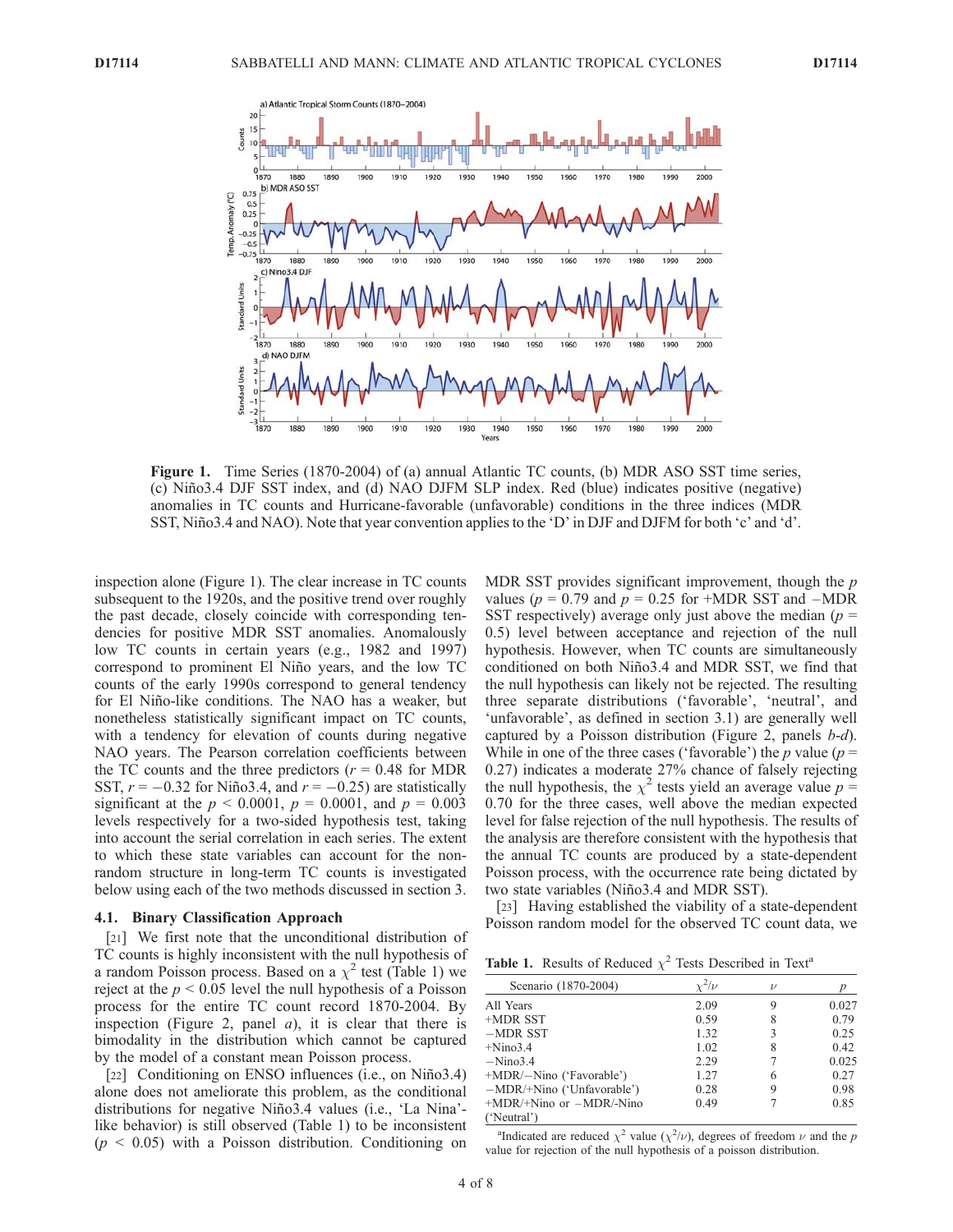

**Figure 2.** Histograms of TC counts *n* vs. bin centers (blue) with associated one standard deviation uncertainties  $(\pm \sqrt{n})$ , yellow shading) and best fit Poisson distributions (red). Results are shown for unconditional case (all data—panel  $a$ ) and the 'favorable, 'neutral', and 'unfavorable' sub-groupings discussed in the text (panels b-d). Bin bandwidths were determined as discussed in text.

assessed the statistical significance of differences in the estimated conditional occurrence rates  $\mu$ . There is a clear dependence of  $\mu$  both on each of the two state variables separately and on the sub-categorization into the three 'favorable', 'neutral', and 'unfavorable' cases (Table 2). The highest average annual TC count is found for the 'favorable' state ( $\mu \approx 11$ ), while the lowest ( $\mu \approx 6$ ) is found for the 'unfavorable' state, with all other sub-groupings yielding intermediate values of  $\mu$ . While differences in occurrence rate (Table 3) are highly significant conditioning on either one of the two state variables (Niño3.4 or MDR SST) alone, the most significant difference (i.e., lowest  $p$ value) is observed conditioning on both state variables (i.e., the 'unfavorable' vs. 'favorable' categories). Partitioning into the 'favorable', 'neutral', and 'unfavorable' categories yields both individual distributions that as noted earlier are on average consistent with Poisson, and mean TC occurrence rates that differ significantly between any two categories (Table 3). The MSE (Table 4) using the conditional means from the binary classification approach ( $MSE =$ 

Table 2. Estimates of Occurrence Rate  $\mu$  for the Various TC Data Sub-Groupings Discussed in Text<sup>a</sup>

| Scenario (1870-2004)                     | H.    | N   |    |
|------------------------------------------|-------|-----|----|
| All Years                                | 8.85  | 135 |    |
| +MDR SST                                 | 10.33 | 64  | 28 |
| $-MDR SST$                               | 7.52  | 71  | 31 |
| $+Nino3.4$                               | 7.78  | 58  |    |
| $-Nino3.4$                               | 9.66  | 77  |    |
| +Nino/+MDR ('Favorable')                 | 10.94 | 35  | 20 |
| $-MDR/+Nino$ ('Unfavorable')             | 5.97  | 29  | 20 |
| $+MDR/+Nino$ or $-MDR/-Nino$ ('Neutral') | 9     | 71  | 33 |

 $a$ Provided are the sample sizes  $N$  and, where appropriate, the effective sample size  $\varphi$  accounting for temporal autocorrelation in state variables.

10.80 for the full 1870-2004 model development interval, and  $MSE = 11.79$  in cross-validation) represents a significant improvement over climatology (MSE = 13.75) or persistence (MSE = 19.89). The cross-validation results, however, suggest that the binary classification approach gives moderately less predictive skill than the Poisson regression approach, as discussed in more detail below.

#### 4.2. Poisson Regression

[24] We performed univariate Poisson regression alternatively using (i) MDR SST and (ii) Niño3.4 as state variables, (iii) bivariate regression using both MDR SST and Nino3.4 as state variables, and (iv) multivariate regression using all three climate state variables MDR SST, Niño3.4, and NAO (Figure 3a). Cross-validated resolved variance  $R^2$  and MSE scores were similar to the scores obtained from the full model development interval 1870-2004, and far superior to either climatology or persistence, indicating significant skill in each of the regression models. Interestingly, the predictive skill systematically increases while the consistency of residuals (see Figure 3b) with a Poisson distribution decreases as additional state variables are added to the

Table 3. Results of  $t$  Tests for Differences of Occurrence Rates  $\mu$ Among the Different Sub-Groupings Discussed in Text<sup>a</sup>

| Scenario (1870-2004)      |      | Φ  |          |
|---------------------------|------|----|----------|
| +MDR SST vs. -MDR SST     | 3.59 | 27 | 0.0006   |
| $+Nino3.4$ vs. $-Nino3.4$ | 3.70 | 57 | 0.0002   |
| Favorable vs. Unfavorable | 5.41 | 19 | < 0.0001 |
| Favorable vs. Neutral     | 2.15 | 19 | 0.02     |
| Neutral vs. Unfavorable   | 4.02 | 19 | 0.0004   |

<sup>&</sup>lt;sup>a</sup>Indicated are the effective degrees of freedom in the t statistic  $\Phi$  =  $min(\varphi_1, \varphi_2)$  -1, and the one-tailed p value for rejection of the null hypothesis of equal means.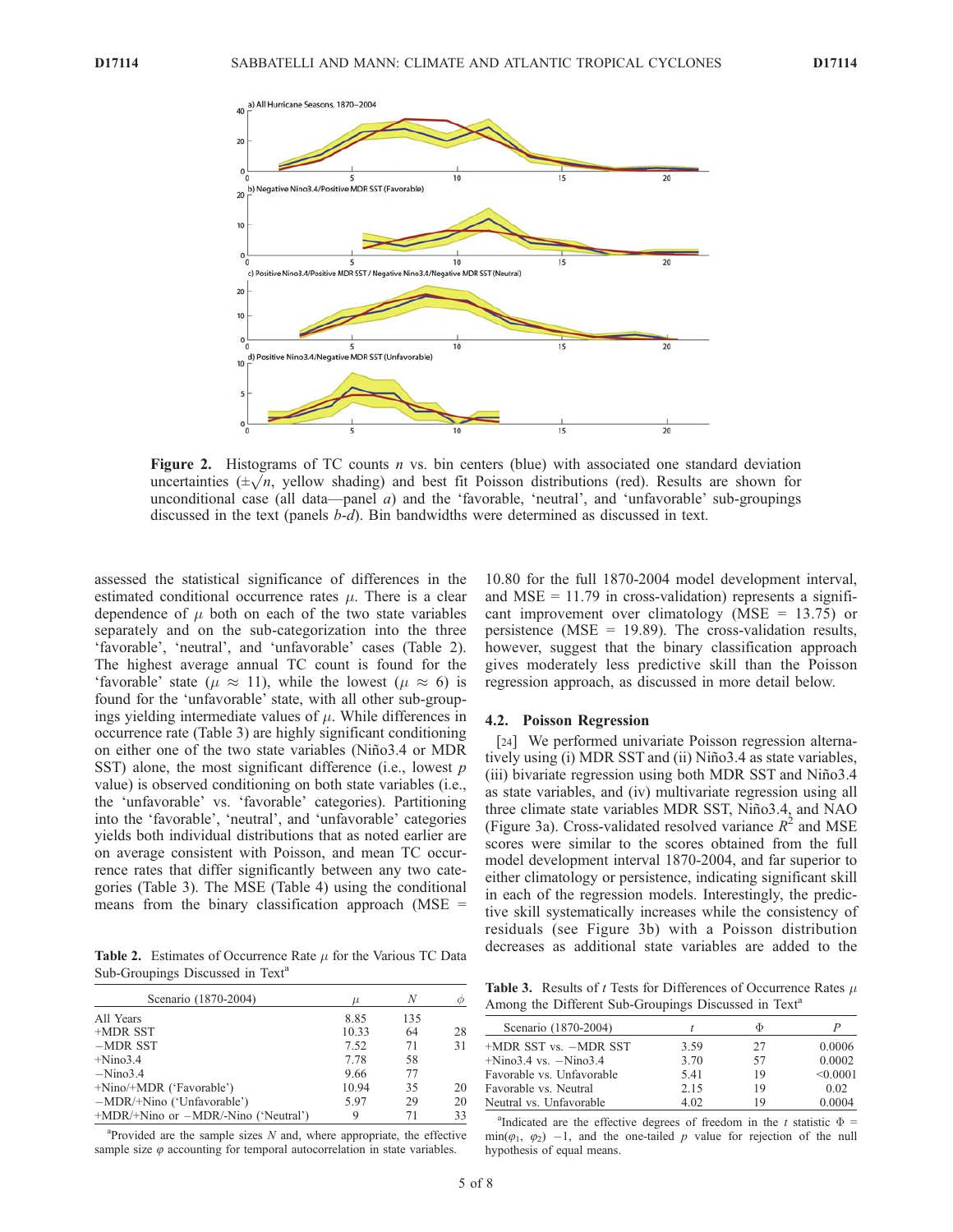Table 4. Assessments of Predictive Skill for Competing Statistical Models Considered in This Study<sup>a</sup>

| Model/Predictors  | $R^2$ full |       |      | MSE full $R^2$ valid. MSE valid | p resid. |
|-------------------|------------|-------|------|---------------------------------|----------|
| Climatology       | 0.00       | 13.75 |      |                                 |          |
| Persistence       | 0.07       | 19.89 |      |                                 |          |
| Binary Cond: MDR, |            | 10.80 |      | 11.79                           |          |
| Nino              |            |       |      |                                 |          |
| Poisson Reg: MDR  | 0.24       | 10.81 | 0.16 | 10.47                           | 0.83     |
| Poisson Reg: Nino | 0.10       | 12.51 | 0.12 | 12.31                           | 0.08     |
| Poisson Reg: MDR, | 0.33       | 9.37  | 0.26 | 9.95                            | 0.35     |
| Nino              |            |       |      |                                 |          |
| Poisson Reg: MDR, | 0.38       | 8.70  | 0.32 | 9.02                            | 0.00     |
| Nino, NAO         |            |       |      |                                 |          |

<sup>a</sup>Mean square error (MSE) over the full model development period (1870-2004) is indicated for each case. The MSE for simple (i) climatological mean and (ii) persistence predictions is provided for comparison. In the case of Poisson regression models, the coefficient of determination  $(R^2)$  is also provided. Validation MSE and  $R^2$  scores are based on the split calibration/ validation procedures described in the text.

regression—i.e., first MDR only, then MDR and Niño3.4, and finally MDR, Niño3.4 and NAO (Table 4). Improved skill thus appears to come at a cost of increased bias in the conditional TC rate estimates.

[25] Each of the Poisson regression models are seen to improve significantly (as measured by both full 1870-2004 model development interval and cross-validation MSE scores) over climatology (Table 4). Moreover, both bivariate and three variable Poisson regression models yield significant improvements (as measured by MSE scores) over the binary classification approach with MDR SST and Niño3 outlined in section 4.1. This further suggests a tendency for a tradeoff between resolved variance (as determined from regression and validation  $R^2$  and MSE scores) and bias (as determined from the distribution of residuals) in modeling TC counts. While the binary classification approach yielded the greatest consistency with a pure state-dependent Poisson process (as conditional distributions were consistent with Poisson at a mean level  $p = 0.70$ , it also produced the least resolved variance in modeling annual TC counts by conditioning on two or more climate state variables.

#### 4.3. Predictions

[26] The binary classification approach to modeling TC numbers yields a simple forecasting scheme for seasonal TC counts. Depending on the forecast values for the two state variables (MDR ASO SST and DJF Niño3.4 anomalies) at the start of the tropical cyclone season (June 1st), the predicted TC total would be  $\mu = 6 \pm 3$  (i.e., between 3 and 9) for 'unfavorable' anomaly combinations,  $\mu = 9 \pm 3$ (between 6 and 12) for 'neutral' anomaly combinations, and  $\mu = 11 \pm 3$  (between 8 and 14) for 'favorable' anomaly combinations. It is instructive to interpret the two most recent (2005 and 2006) Atlantic tropical storm seasons in this context. The TC count for the 2006 season  $(n = 10)$  was consistent with the predicted count  $(m = 9 \pm 3)$  given the observed 'neutral' conditions (positive MDR SST anomaly and positive 2006/2007 DJF Niño3.4 anomaly—see Table 5). The 2005 TC count ( $n = 28$ ) is considerably more difficult to explain, even given the 'favorable' (positive 2005 MDR SST and negative 2005/2006 DJF Niño3.4) observed conditions, for which the predicted count is  $m =$  $11 \pm 3$ . Given a mean expected rate  $\mu$ =11, the probability of equaling or exceeding a TC count of  $n = 28$  is  $\approx 0.01\%$ , i.e., implausible.

[27] The Poisson regression models all successfully predict the 2006 TC count within estimated uncertainties, but like the binary classification approach, all significantly under-predict the historic 2005 TC total of  $n = 28$  storms (Table 5, and also Figure 3a). However, the most skillful of the Poisson regression models as judged by cross-validation results (i.e., Table 3)—the three state variable model comes closest to the observed total with a predicted TC count of  $m = 18 \pm 4$  The high predicted total in this case is a result of simultaneously favorable conditions in all three state variables (anomalously warm MDR ASO SSTs, La Nina conditions in the tropical Pacific, and a substantially negative phase NAO). Given a conditional expected mean rate  $\mu$  = 18, the probability of observing or exceeding  $n = 28$ storms is approximately 2%. In other words, for every 50 years with conditions similar to those observed for 2005, a TC count as high or higher than that observed might be expected given the three variable Poisson regression model. In this case, the 2005 TC total is still observed to be improbable, but not entirely implausible. It is of course



Figure 3. Poisson regression models of annual Atlantic TC counts using the MDR ASO SST, Niño3.4, and NAO series as predictors. Shown are (a) the statistical model fits over 1870-2004 based on the two univariate, bivariate and three-variable Poisson regressions (colored curves) along with the observed TC counts for 1870-2004 (black curve), observed TC counts for 2005 and 2006 (filled black circles), predicted TC counts for 2005 and 2006 (unfilled colored symbols) and 2007 (filled colored symbols). (b) Poisson regression residuals as defined in text (colored curves) along with the observed TC counts for 1870-2004 (black curve).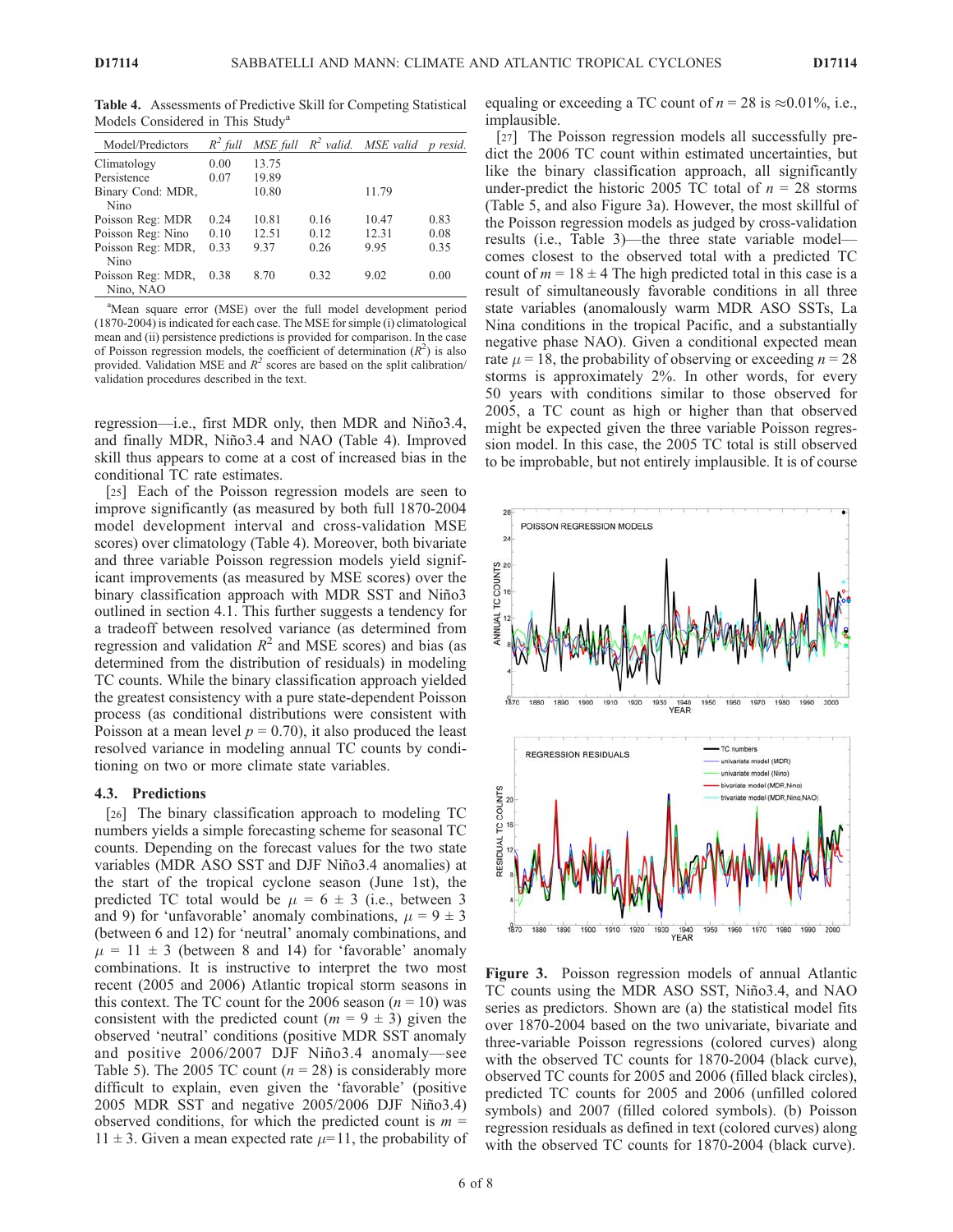| Year | Model               | <b>MDR</b>         | Nino3.4        | NAO            | Predicted $(n)$ | Observed $(m)$   |
|------|---------------------|--------------------|----------------|----------------|-----------------|------------------|
| 2005 | Binary conditioning | $^{+}$             |                | $\mathbf{x}$   | $11 \pm 3$      | 28               |
|      | Poisson regression  | $\mathbf x$        | $-0.65$        | $\mathbf{x}$   | $10 \pm 3$      |                  |
|      |                     | 28.87C             | $\mathbf x$    | X              | $15 \pm 4$      |                  |
|      |                     | 28.87C             | $-0.65$        | $\mathbf x$    | $16 \pm 4$      |                  |
|      |                     | 28.87C             | $-0.65$        | $-0.82$        | $18 \pm 4$      |                  |
| 2006 | Binary conditioning | $^{+}$             | $^{+}$         | $\mathbf x$    | $9 \pm 3$       | 10               |
|      | Poisson regression  | $\mathbf x$        | 0.72           | $\mathbf x$    | $8 \pm 3$       |                  |
|      |                     | 28.35C             | $\mathbf x$    | $\mathbf{x}$   | $10 \pm 3$      |                  |
|      |                     | 28.35C             | 0.72           | $\mathbf{x}$   | $9 \pm 3$       |                  |
|      |                     | 28.35C             | 0.72           | 2.43           | $8 \pm 3$       |                  |
| 2007 | Binary conditioning | $^{+}$             |                | $\mathbf x$    | $11 \pm 3$      | To be determined |
|      | Poisson regression  | X                  | $-0.2$         | X              | $10 \pm 3$      |                  |
|      |                     | 27.9C <sup>b</sup> | X              | X              | $15 \pm 4$      |                  |
|      |                     | 27.9C <sup>b</sup> | $-0.2^{\rm b}$ | $\mathbf x$    | $15 \pm 4$      |                  |
|      |                     | 27.9C <sup>b</sup> | $-0.2^{\rm b}$ | $0.47^{\rm b}$ | $15 \pm 4$      |                  |

Table 5. Climate State Variable Values and Associated Annual TC Count Predictions m and Associated One Standard Error Uncertainties  $\pm \sqrt{m}$  for 2005-2007<sup>a</sup>

<sup>a</sup> 2007 climate variables are forecast based on the procedure described in the text. <sup>b</sup>Predicted value.

possible that the true distribution of TC occurrence is heavy-tailed, in which case the probability of very large counts might be substantially greater than estimated under the assumption of conditional Poisson statistics. One could conceivably also argue that biases in the earlier data [e.g., Landsea, 2005] leads to an underestimation of the frequency of very large annual counts such as observed in 2005. However, our finding in section a that long-term TC data are essentially consistent with random Poisson statistics after controlling for dependence on two climate state variables, would seem to argue against the proposition that systematic biases compromise the reliability of the earlier data [Landsea, 2005].

[28] Finally, we use the statistical models developed above to forecast Atlantic TC counts for the 2007 tropical storm season. At the time this manuscript was finalized, weak La Nina conditions (Nino3.4 =  $-0.2$ ) were predicted by NCEP for winter 2007/2008. MDR SST anomalies were currently similar to those observed for the 2005 season, so we infer by persistence ASO MDR SST anomalies equal to those for the 2005 season. As there is no basis for forecasting the winter 2007/2008 NAO value, we assume climatological mean DJFM conditions (NAO index  $= 0.47$ ). Given these assumed values, the binary classification approach yields the 'favorable' forecast  $m = 11 \pm 3$ , while each of the Poisson regression models (with the exception of the Niño3.4-only regression which yields a forecast  $m = 11 \pm 3$ ) predict a total of  $m = 15 \pm 4$  storms for the 2007 tropical storm season.

# 5. Conclusions

[29] Two different methods, a binary classification scheme and Poisson regression, are used to condition expected annual TC counts on climate state variables. Modeling annual Atlantic TC counts as a state-dependent Poisson process using the binary classification approach, we find that two climatic factors, ENSO and tropical North Atlantic MDR SST, are adequate to explain the apparent non-random variability in historical variations in Atlantic TC numbers. Modeling TC counts instead using Poisson

regression, we find that the most skillful statistical model employs all three state variables considered in the study, ENSO, tropical North Atlantic MDR SST, and the NAO, as predictors. This three variable statistical model also comes closest to predicting the historic 2005 TC count of 18, ascribing unlike the other statistical models developed in this study, a non-trivial probability for that event given the climate state of 2005. However, analysis of residuals also indicates some evidence of bias, implying the need for cautious use of the model. Three of the four Poisson regression models developed in the study predict  $15 \pm 4$ storms for the 2007 Atlantic tropical storm season.

[30] **Acknowledgments.** We thank two anonymous reviewers for their helpful comments. We also acknowledge generous financial support (for T.S.) provided by the Pennsylvania State University Schreyer Honours College.

## References

- Bove, M. C., J. B. Elsner, C. W. Landsea, X. Niu, and J. J. O'Brien (1998), Effect of El Niño on U.S. landfalling hurricanes, revisited, *Bull Am*. Meteorol. Soc, 79, 2477 – 2482.
- Elsner, J. B. (2003), Tracking hurricanes, Bull Am. Meteorol. Soc, 84, 353 356.
- Elsner, J. B. (2006), Evidence in support of the climate change: Atlantic hurricane hypothesis, Geophys. Res. Lett., 33, L16705, doi:10.1029/ 2006GL026869.
- Elsner, T. H., and J. B. Jagger (2006), Prediction models for annual U.S. hurricane counts, *J. Climate*, 19, 2935-2952.
- Elsner, J. B., T. Jagger, and X.-F. Niu (2000), Changes in the rates of North Atlantic major hurricane activity during the 20th century, Geophys. Res. Lett., 27, 1743-1746.
- Elsner, J. B., B. H. Bossak, and X.-F. Niu (2001), Secular changes in the ENSO-U.S. hurricane relationship, Geophys. Res. Lett., 28, 4123 – 4126.
- Elsner, J. B., R. J. Murnane, and T. H. Jagger (2006), Forecasting U.S. hurricanes 6 months in advance, Geophys. Res. Lett., 33, L10704, doi:10.1029/2006GL025693.
- Emanuel, K. (2005a), Increasing destructiveness of tropical cyclones over the past 30 years, Nature, 436, 686 – 688.
- Emanuel, K. (2005b), Emanuel replies, Nature, 438, E13.
- Goldenberg, S. B., C. W. Landsea, A. M. Mestas-Nuñez, and W. M. Gray (2001), The recent increase in Atlantic hurricane activity: Causes and implications, Science, 293, 474 – 479.
- Gray, W. M. (1984), Atlantic seasonal hurricane frequency, Part I: El Niño and 30 mb quasi-biennial oscillation influences, Mon. Wea. Rev., 115, 1649 – 1668.
- Jarvinen, B. R., C. J. Neumann, and M. A. S. Davis (1984), A tropical cyclone data tape for the North Atlantic Basin, 1886 – 1983: Contents, limitations, and uses, NOAA Natl. Hurricane Cent., Miami, Fla.